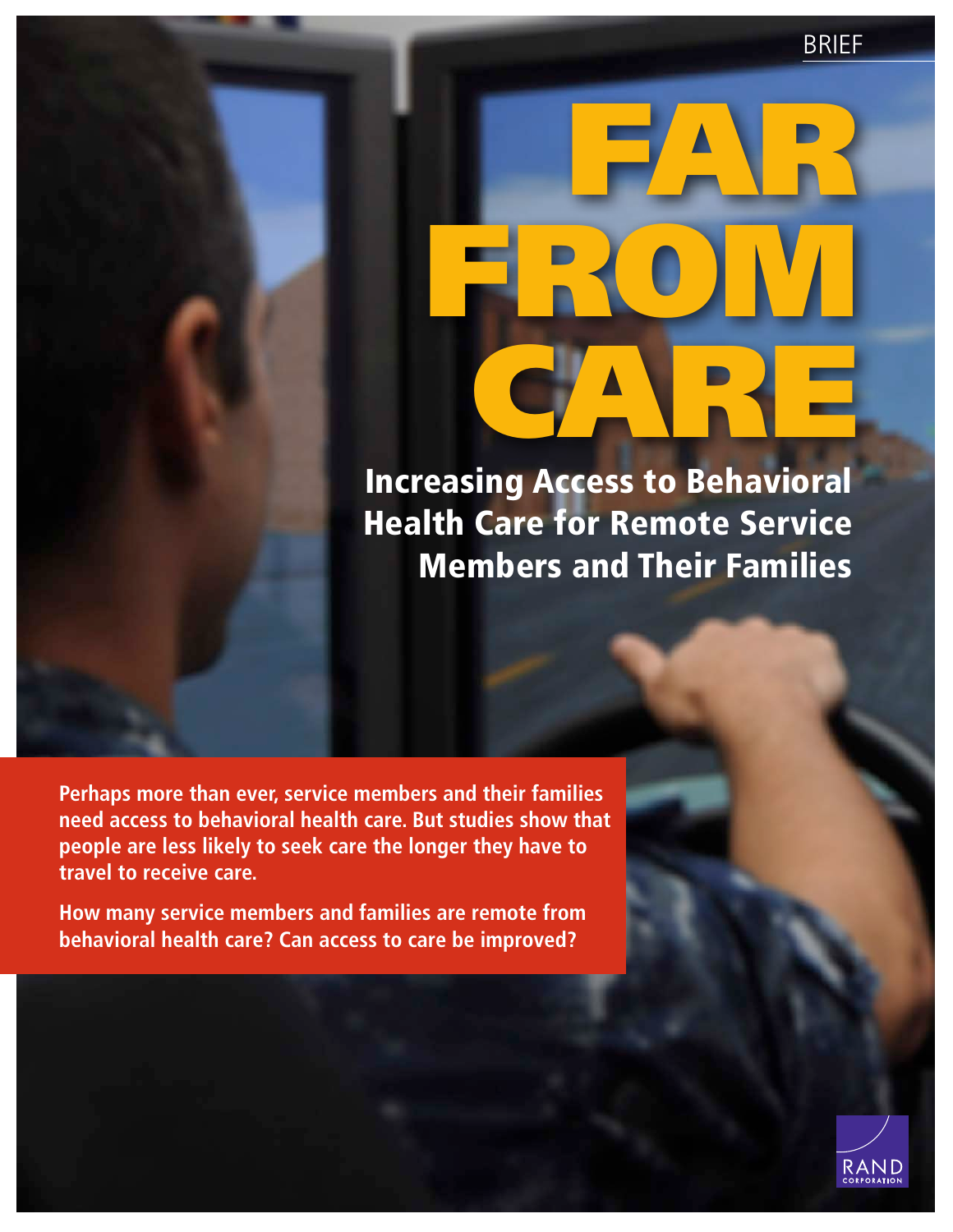In the conflicts in Iraq and Afghanistan have taken a tremendous toll on the emotional and<br>
mental well-being of many service members and their families. The "invisible wounds"<br>
of war—depression, anxiety, traumatic brain mental well-being of many service members and their families. The "invisible wounds" of war—depression, anxiety, traumatic brain injury, and drug and alcohol problems—are proving prevalent among today's returning warriors. Many spouses and children of de-

performance at work and school.

There are many avenues by which service members and their families can obtain help. Professionals, including counselors, psychiatrists, and psychologists, make their services widely available through military treatment facilities, community human service agencies, and private offices. But while many service members and their families do receive behavioral health care, the Department of Defense is concerned that many may live too far from the support needed to help them cope and reintegrate into civilian life.

RAND researchers conducted the first comprehensive study of geographically remote service members' and families' access to behavioral health care and put forward a set of recommendations based on quantitative and qualitative analysis.

# Living More Than 30 Minutes from Care Hinders Access

Among civilian populations geographical remoteness usually correlates with rural settings in the United States sparsely populated areas like Appalachia, the Ozarks, and

> the Intermountain West. Among military populations we also found many individuals in nonrural settings to be distant from behavioral health care. Individuals living in remote areas, including service members and their families, face several distance-related challenges when it comes to seeking and receiving behavioral health care.

#### Care providers are few.

Approximately 80 percent of U.S. rural areas are classified as medically underserved—that is, areas that are lacking physicians, dentists, registered nurses, and other

health professionals. Medically underserved areas often also have a shortage of psychiatrists, psychologists, and therapists. While military treatment facilities are sometimes located in remote areas, they do not reach all remote service members and their families.

#### Increased drive time reduces care-seeking.

Studies concerning civilian and veteran behavioral health care have demonstrated that time is of the essence in care-seeking. For some behavioral health issues, even the increase of one additional mile in distance can mean the difference between receiving care and not being treated.

#### Transportation options are limited.

Rural areas in the United States are notoriously short on public transportation alternatives. And some returning service members may need such options due to physical disability.

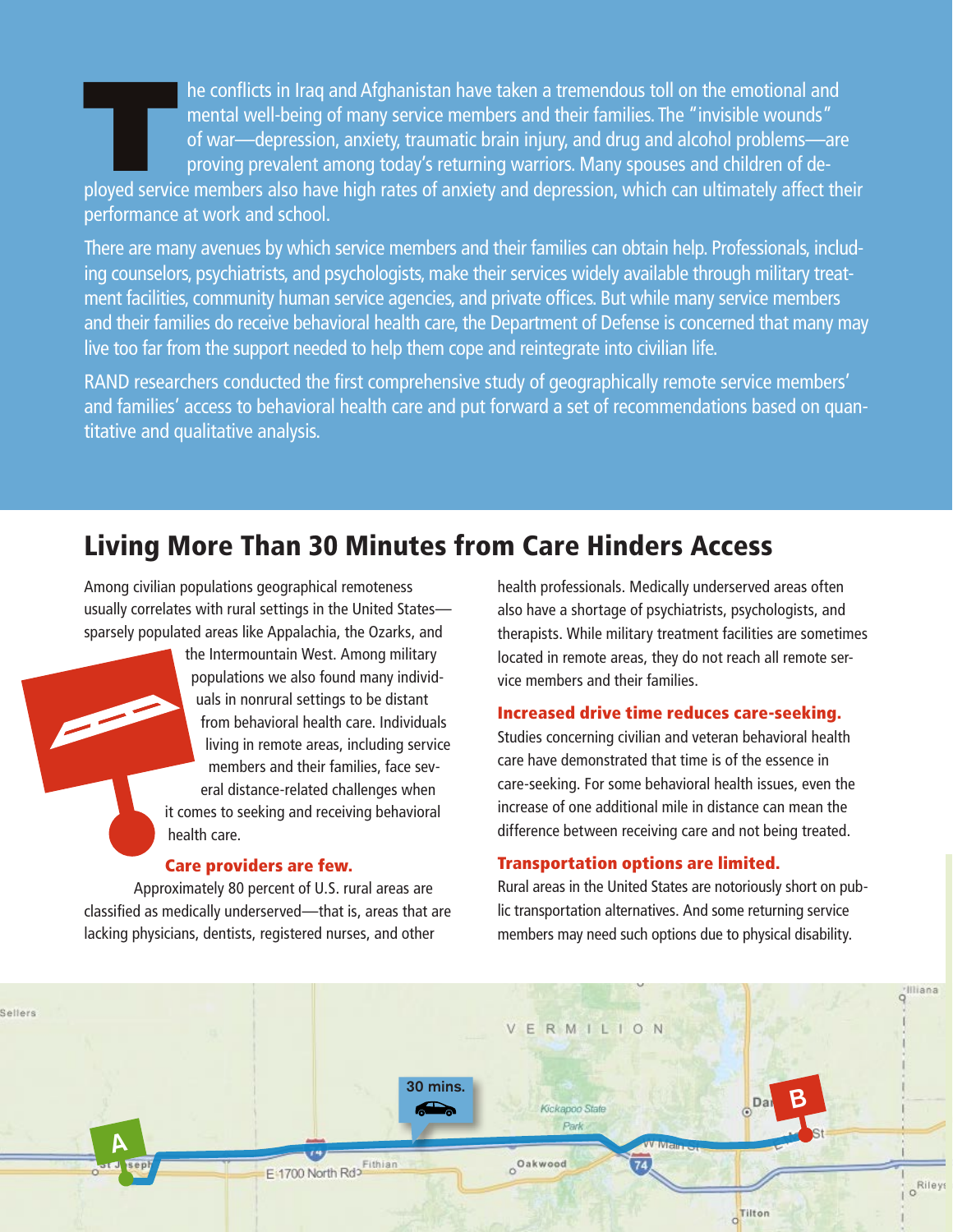# Distance-Challenged? Who are the



The pie charts above show the percentage of full-time active component service members, by service, who are remote from behavioral health care. Note that the Coast Guard has the most active-component service members living 30 minutes or more from behavioral health care professionals (9,781), which represents a dramatically higher percentage (25 percent) of its total service members than the other services, which are between 1 and 3 percent. This is due to the Coast Guard placing many duty stations far from military treatment facilities and in areas that are designated as health professional shortage areas.

# Over 230,000 NATIONAL GUARD/RESERVE



The pie charts above show the percentage of National Guard/Reserve members who are remote from behavioral health care. Each of the Armed Forces has a part-time reserve component. It is to be noted that the Army reserve in this case has the vast majority of component personnel living 30 minutes or more from behavioral health care professionals (197,620), which represents a higher percentage (36 percent) in terms of its total component personnel than the other services.

RAND researchers conducted a geospatial analysis using service member and dependent residential location and applied the 30-minute drive time rule to assess the remoteness of military members.

Despite the fact that more part-time service members live 30 minutes or more from care, they are less likely to be affected by distance; that is, they are more likely to receive behavioral health care (after being diagnosed) than their remote full-time active component peers. This might be because reservists have more insurance options because they are typically employed full time outside of the military.

# 1.3M live 30 minutes or more FROM A REHAVIORAL HEALTH CARE FACILITY OR IN A LOW PROVIDER DENSITY AREA 35,599 **Active component** 256,831 **National Guard and Reserve** 1,098,839 **Dependents**

RAND identified that roughly 1.3 million military service members and their dependents are geographically remote from behavioral health care. More specifically, approximately 1 million dependents (children and spouses) and 300,000 service members live far from needed care.